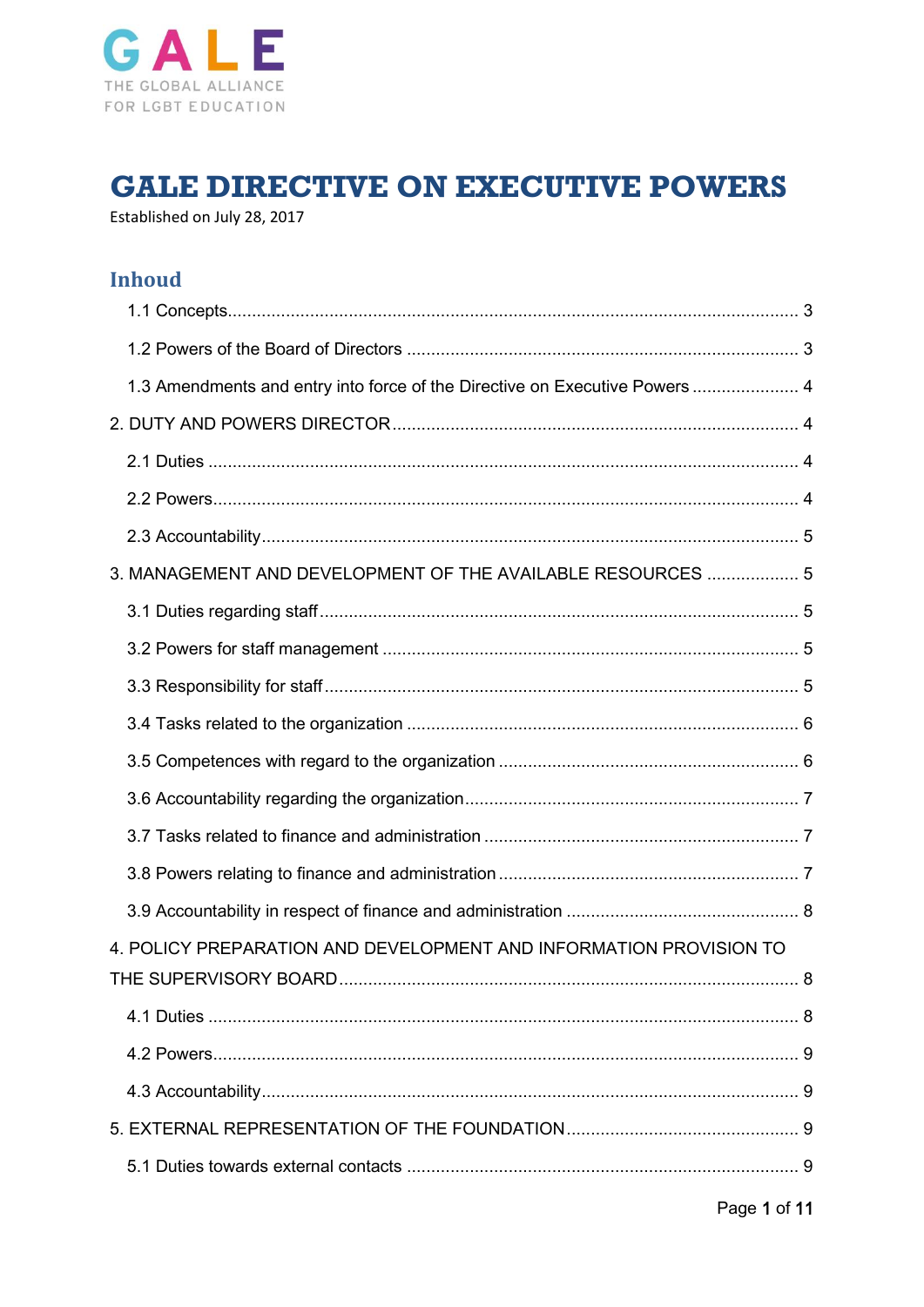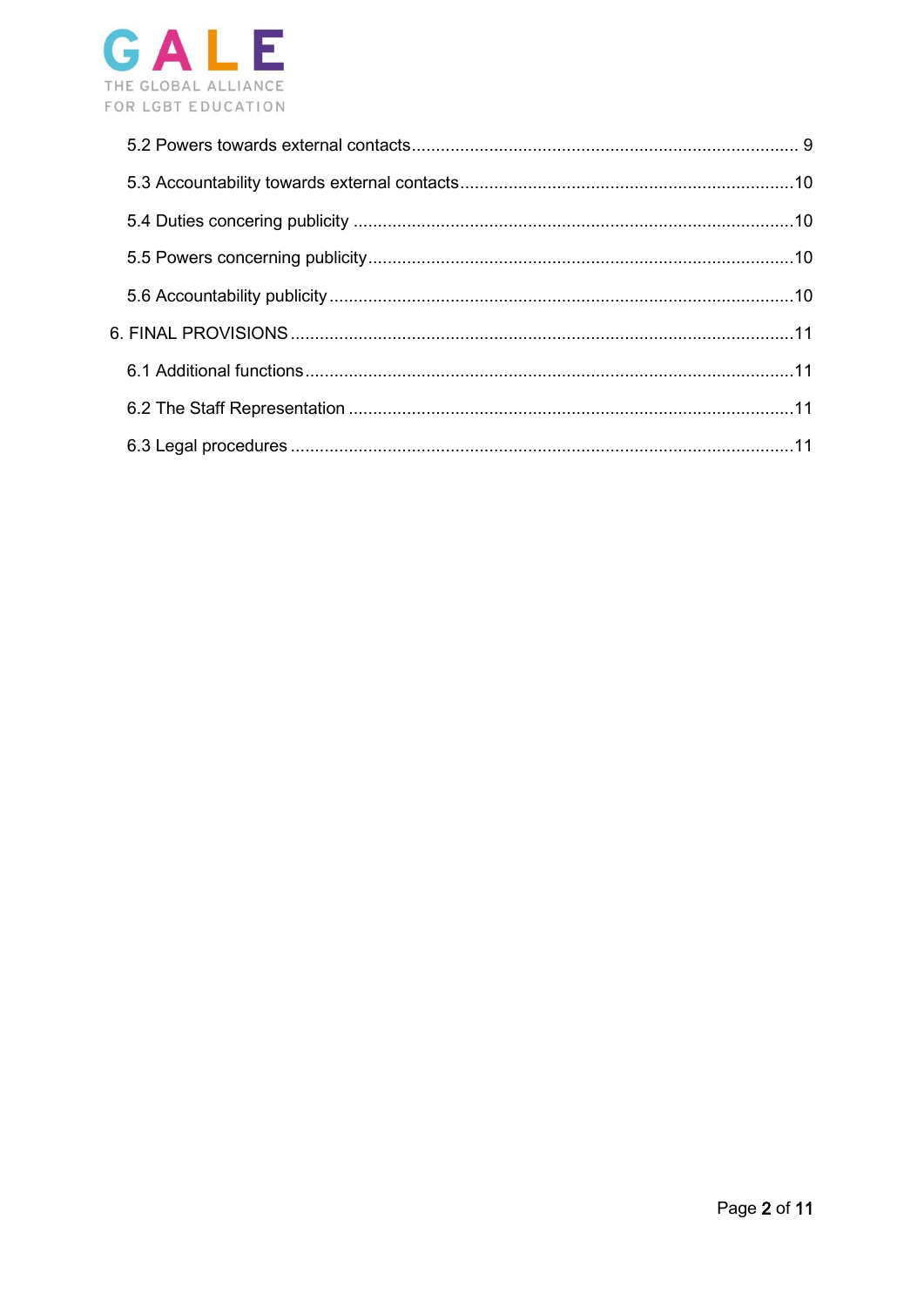

# <span id="page-2-0"></span>**1.1 Concepts**

This Directive sets out the duties and powers of the Board of Directors<sup>1</sup> in accordance with the GALE Foundation's Statutes (as adopted by Notary H.E.M. Faasen on June 24, 2011 and registered with the Chamber of Commerce on June 27, 2011).

Appointment and resignation of Board of Director members shall be done by the Supervisory Board.

The Board of Directors consists of an Executive Director, who also forms the Board of the Foundation.

The duties and powers of the Board of Directors are carried out in the following areas:

- management of the foundation;
- development, decision making and implementation of policy;
- management and development of available resources
- information to the Supervisory Board;
- external activities and representation of the foundation.

# <span id="page-2-1"></span>**1.2 Powers of the Board of Directors**

The Board of Directors Board answers to the Supervisory Board regarding the manner in which it exercises the transferred powers.

If the Supervisory Board at any time concludes that the Board of Directors does not exercise the transferred powers in accordance with the Statutes and policies of the Foundation, it may decide to:

- remind the Board of Directors of its duties;
- suspend the Board of Directors;
- dismiss the Board of Directors.

-

<sup>1</sup> Currently, the Board of Directors consists of one person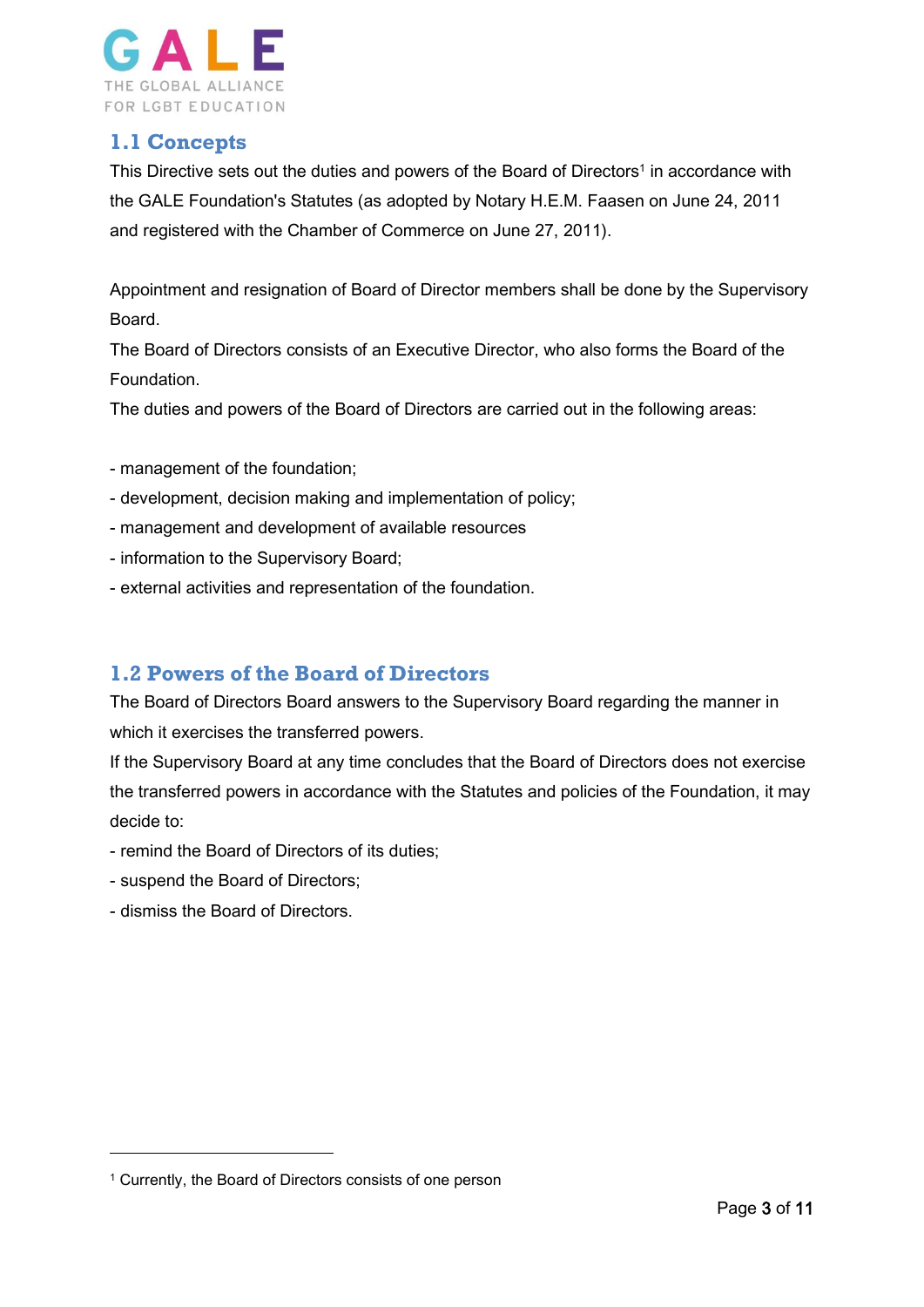

# <span id="page-3-0"></span>**1.3 Amendments and entry into force of the Directive on Executive Powers**

- a) This Statute may be amended or supplemented by the Supervisory Board after prior consultation with the Board of Directors if two thirds of the Supervisory Board present at the meeting agrees.
- b) This Statute will enter into force on May 19, 2017.
- c) The foregoing shall not affect the powers of the Supervisory Board to provide, where appropriate, a temporary replacement of the Board of Directors, where this Directive may be applied in full or in part to the replacement.

# <span id="page-3-1"></span>**2. DUTY AND POWERS DIRECTOR**

## <span id="page-3-2"></span>**2.1 Duties**

- a) The Director ensures adequate development of the Foundation's objectives and reflects on new developments and activities in all relevant areas within the framework of the policies approved by the Supervisory Board.
- b) The Director manages, rents, leases and otherwise uses registry goods within the management guidelines and management plans established by the Supervisory Board.

#### <span id="page-3-3"></span>**2.2 Powers**

- a) The Director is authorized to make expenses and make payments within the budget amounting to 100,000 EURO per transaction. In case of payments exceeding the amount of 100,000 EURO per transaction, the Director requests prior written consent to the Supervisory Board.
- b) In the absence of the Director, by the Director delegated employees are entitled to payments of maximum EUR 15,000 per transaction. In addition, the delegated employee requests prior written consent to the Supervisory Board for higher amounts.
- c) For all actions and decisions that exceed the amount reported or which do not fit within the budget, as well as for entering into loans, purchase and objections to immovable property, the Supervisory Board requires prior approval.
- d) The Director is authorized to sign the agreements, the instruments of supply and the mortgage bonds and business laws (leasehold, tenancy, inheritance etc.) after such approval and do all that is necessary for this purpose.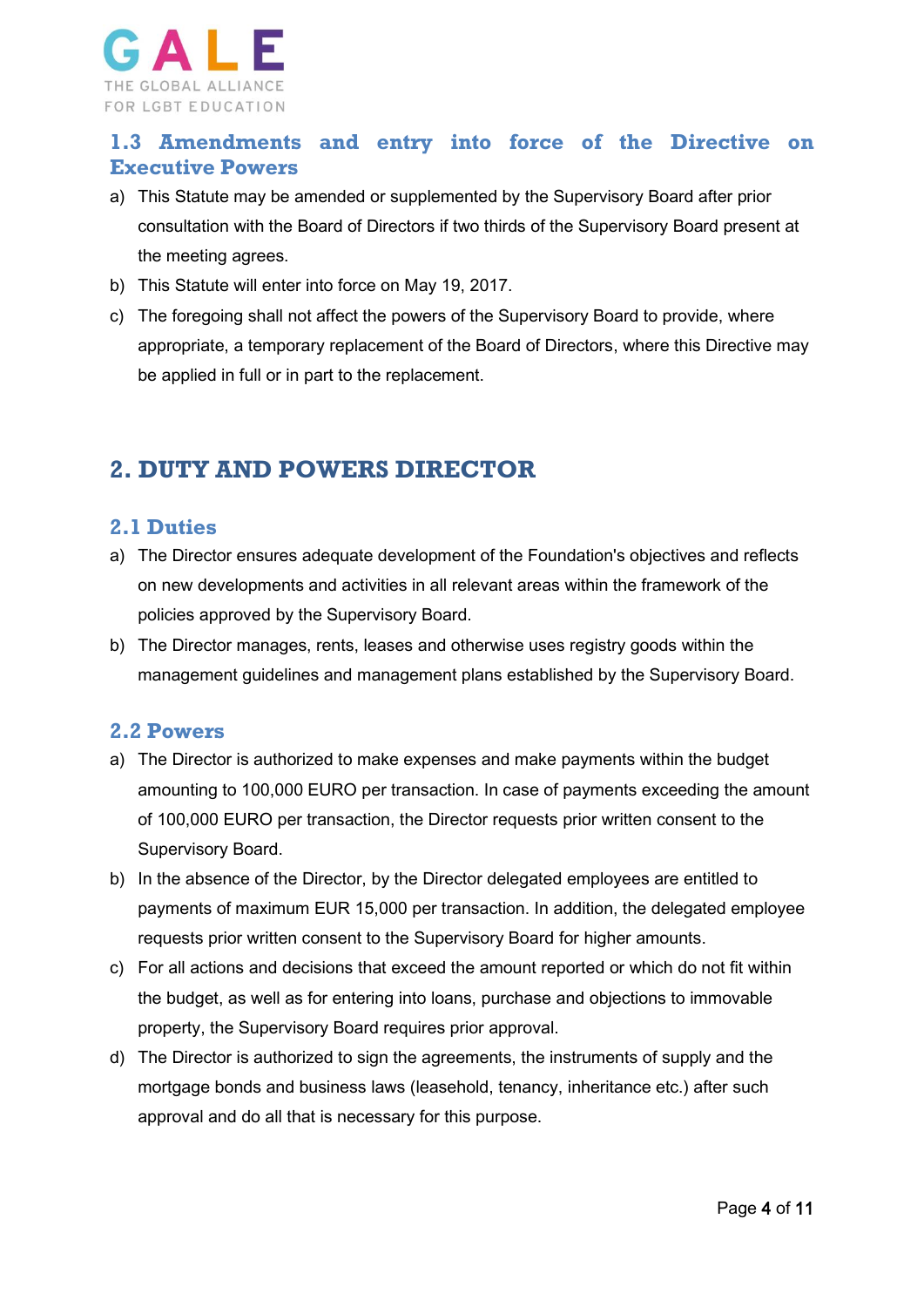

# <span id="page-4-0"></span>**2.3 Accountability**

The Director is acountable for the policy pursued, and answers to the Supervisory Board on the organization's policy by submitting annual work plans and reports.

# <span id="page-4-1"></span>**3. MANAGEMENT AND DEVELOPMENT OF THE AVAILABLE RESOURCES**

# <span id="page-4-2"></span>**3.1 Duties regarding staff**

- a) The Director appoints and releases employees, possibly after mandatory approval by the Supervisory Board.
- b) The director ensures the organization's staff occupation and manages the appointment and reward of staff within the framework of budget and policy.
- c) The Director promotes a good working environment and takes measures that are of importance to this.
- d) The Director encourages employee input into the organization's policy development.
- e) The Director ensures the development and implementation of a consistent staff policy in the organization.
- f) In cases where the interests of the organization can be harmed, the Director takes measures against employees, including dismissal.
- g) The Director ensures an adequate system of performance and assessment interviews.
- h) The Director performs an active policy to prevent absenteeim.

## <span id="page-4-3"></span>**3.2 Powers for staff management**

- a) The Director is authorized to hire and dismiss employees and conduct a human resources policy, insofar as this fits within the defined policy frameworks.
- b) The Director is authorized to create the conditions under which employees can develop optimally and determines the factors that play an important role in this regard.

## <span id="page-4-4"></span>**3.3 Responsibility for staff**

The Director answers for the staf management policy to the Supervisory Board and informs the Supevisory Board once a year in the annual report.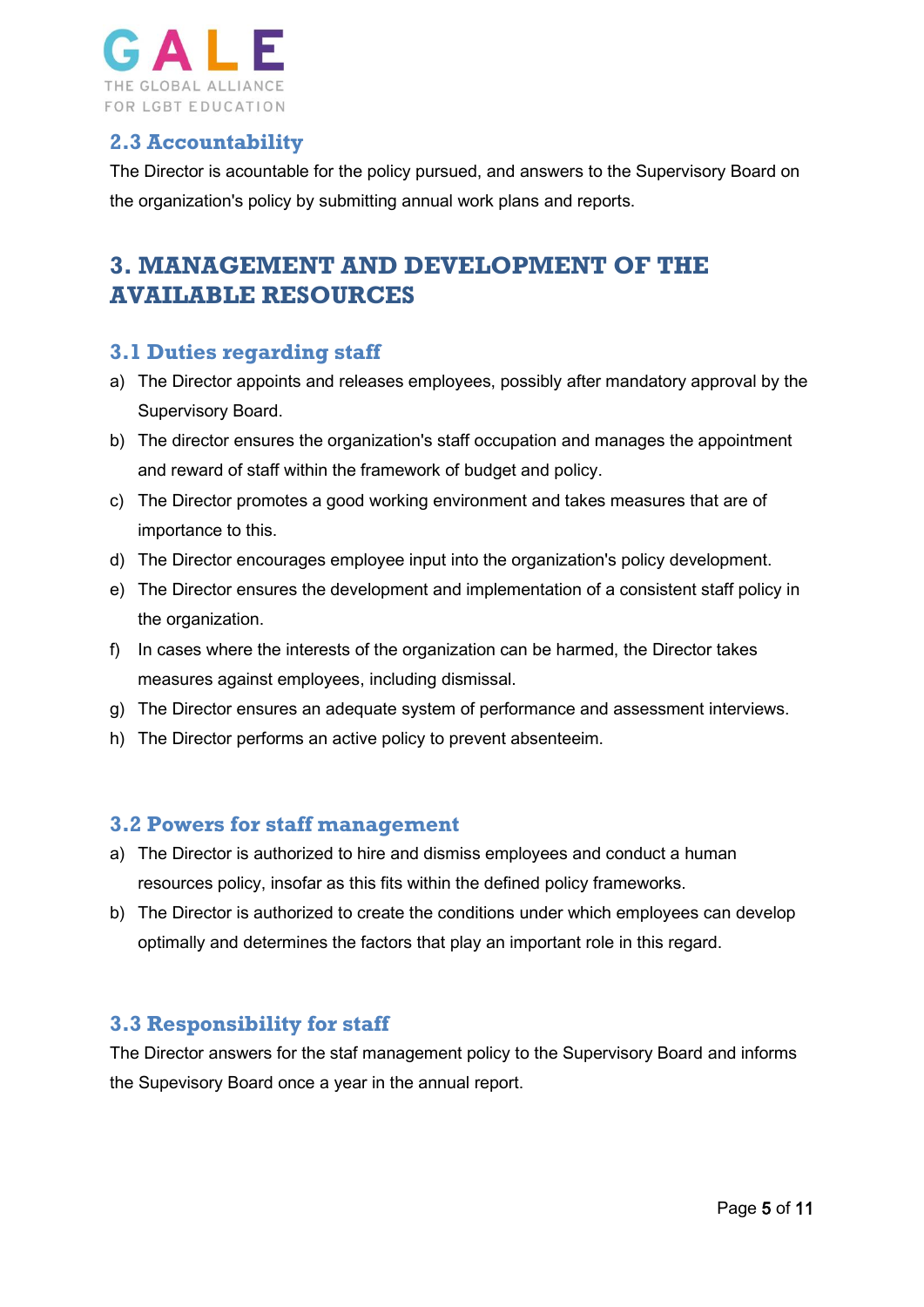

# <span id="page-5-0"></span>**3.4 Tasks related to the organization**

- a) The Director arranges the day-to-day management of the work organization.
- b) The Director provides a division of functions and tasks of the employees with a clear outline of duties and responsabilities.
- c) The Director takes care of the interests of the Foundation on one hand and the individual interests of employees on the other hand; in such a way that the organization and individual work are balanced optimally, in which the organizational interests ultimately prevail.
- d) The Director plans activities in such a way that it ensures implementation of policy plans and realization of the budget.
- e) The Director creates conditions and stimulates activities aimed to ensure the best possible implementation of tasks.
- f) The Director makes provisions aimed at an continued progress of the organization's activities in its own absence.
- g) The Director contracts external consultants on outsourced activities to be performed by them and discusses the conditions under which these activities will be performed.
- h) The Director monitors the performance of external consultants and, if necessary, takes measures to improve their performance.
- i) The Director assesses the invoices and expense claims by consultants and secures their payment.
- j) The Director provides accommodation for the organization's staff.

## <span id="page-5-1"></span>**3.5 Competences with regard to the organization**

- a) The Director is within the limits of established and approved budget of the annual work plan and project plans and in accordance with applicable legal provisions – entitled to take all measures necessary to the proper and efficient functioning of the organization and the persons employed therein.
- b) The Director is authorized to contract consultants and to make third-party assignments within the limits of the budget.
- c) For measures that involve a significant change in the organization, approval of the Supervisory Board is necessary.
- d) The Director is authorized to contract external consultants, provided this fits within the set budget.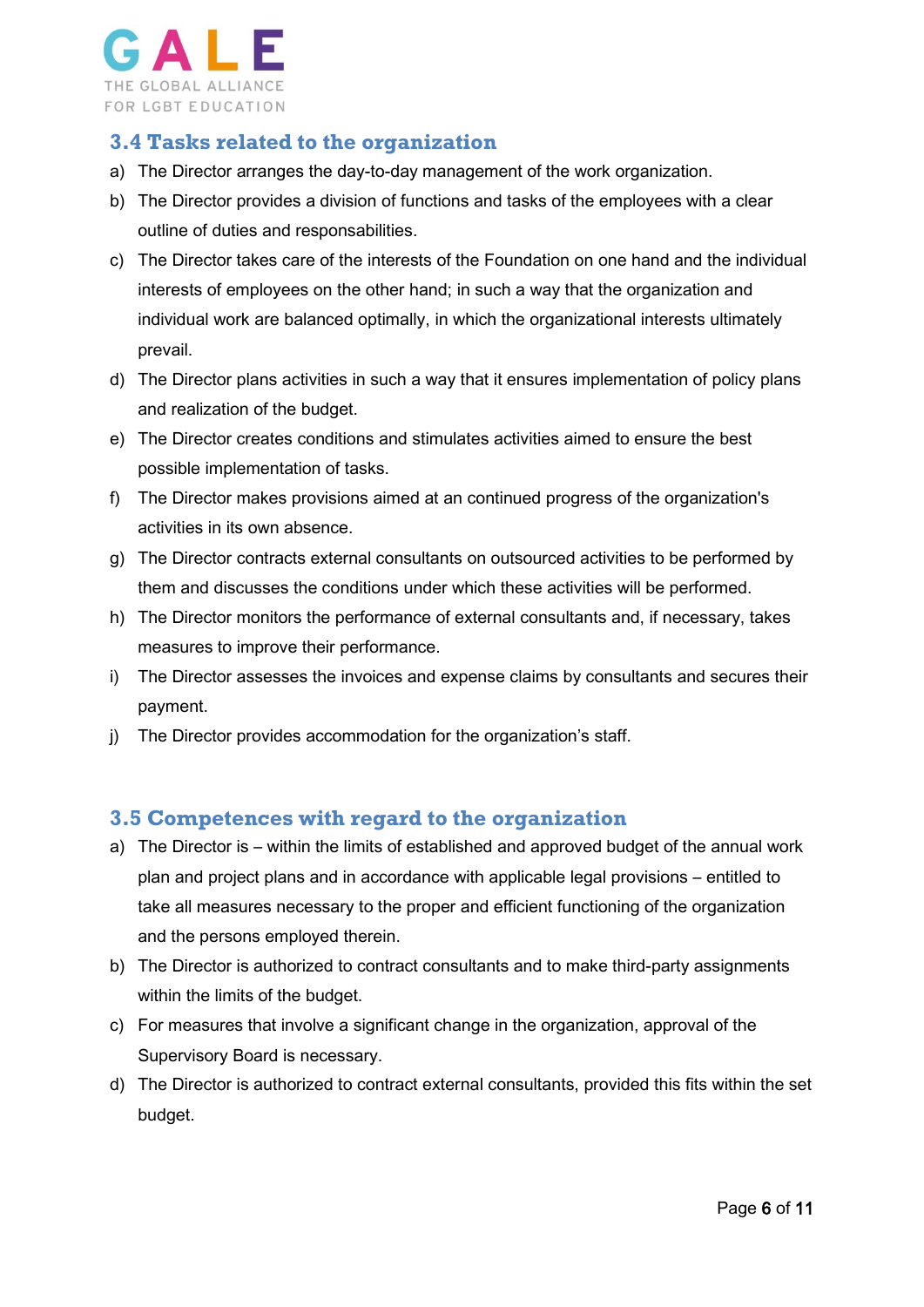

- e) The Director is authorized to enter into or terminate sustainable cooperation with other legal entities or institutions. If this cooperation is of major importance, approval by the Supervisory Board is required.
- f) Under the same conditions, the Director is competent to agree on the activities to be performed in this cooperation mentioned under (e) and the required conditions.
- g) The Director has the power to make the under (e) agreed payments.

# <span id="page-6-0"></span>**3.6 Accountability regarding the organization**

- a) The Director informs the Supervisory Board regularly and in case of incidents about the functioning of the organization and the measures taken.
- b) The Director informs the Supervisory Board on the progress of outsourced consultancies and ongoing developments.

# <span id="page-6-1"></span>**3.7 Tasks related to finance and administration**

- a) The Director ensures the preparation of the organization's budget.
- b) The Director provides a quarterly report for the Supervisory Board and for the staff team meeting. This report presents an overview of actual income and expenditure in relation to the budget, accompanied by an analysis of causes of major deviations.
- c) The Director ensures a good financial administration.
- d) The Director ensures that the financial administration is kept up-to-date, in such a way that immediate relevant information can be derived from, among other things, spending, allocations and financial position.

## <span id="page-6-2"></span>**3.8 Powers relating to finance and administration**

- a) The Director is authorized to do whatever is necessary to be able to present the budget in good time.
- b) The Director has the power to take the necessary measures to establish the administration in such a way that the entire organization can function optimally and adequately meet the accountability obligations.
- c) The Director is authorized to accept gifts and legacies without liabilities.
- d) The Director is authorized to accept inheritance under the privilege of estate description.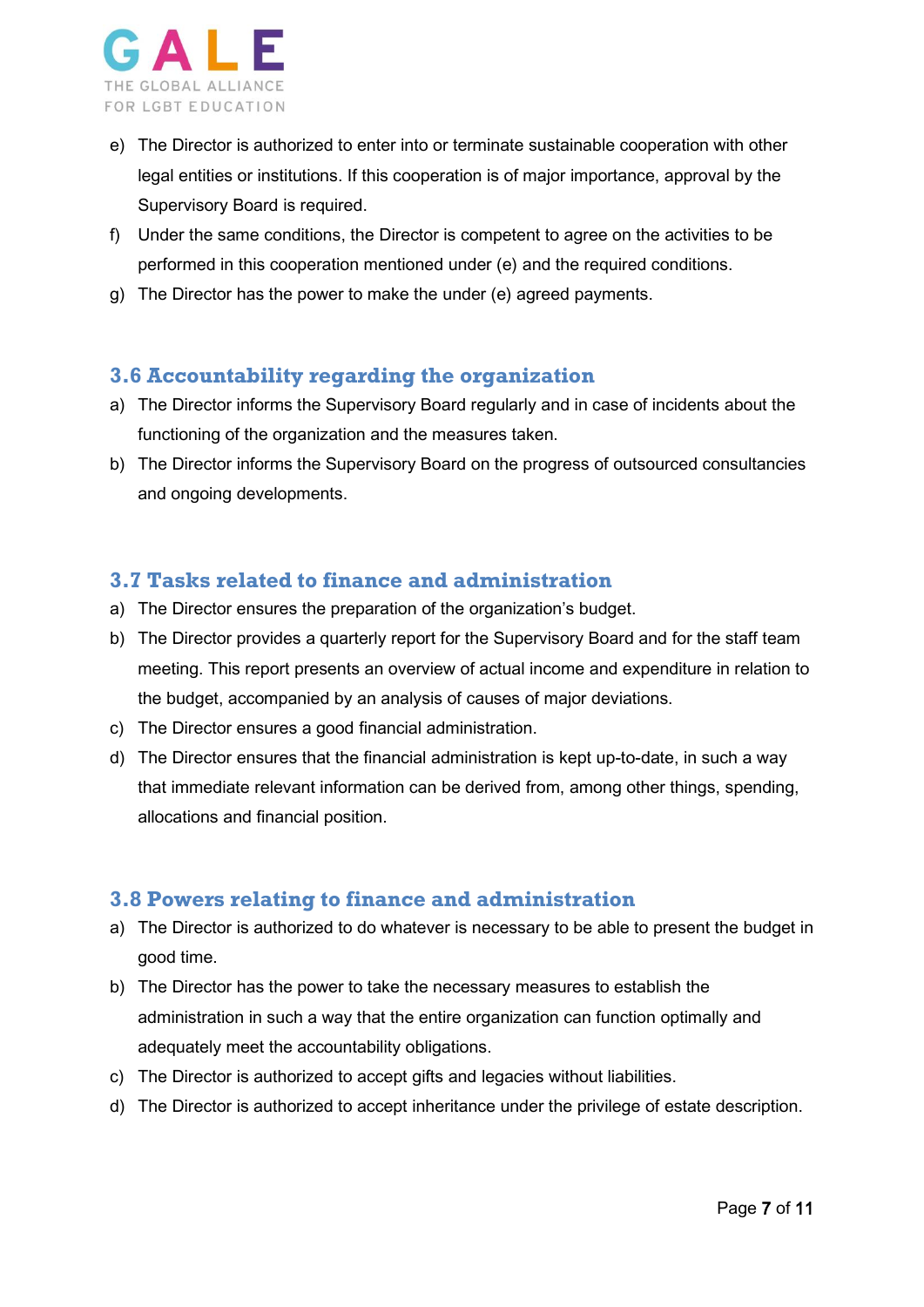

# <span id="page-7-0"></span>**3.9 Accountability in respect of finance and administration**

- a) The Director provides quarterly financial reports to the Supervisory Board.
- b) The Director presents the financial statements of the last financial year to the Supervisory Board before June 1 of the following year.
- c) The Director is answerable for the timely disclosure and disclosure of financial information required by the Supervisory Board.

# <span id="page-7-1"></span>**4. POLICY PREPARATION AND DEVELOPMENT AND INFORMATION PROVISION TO THE SUPERVISORY BOARD**

## <span id="page-7-2"></span>**4.1 Duties**

- a) The Director ensures timely delivery of agenda items and the necessary documents to be discussed by the Supervisory Board.
- b) The Director ensures initiation and preparation of decisions for approval to be taken by the Supervisory Board.
- c) The Director ensures the budget is submitted to the Supervisory Board for approval in good time.
- d) The Director ensures the goals of the organization are achieved as well as possible by an adequate budget.
- e) The Director if necessary applies for budget changes.
- f) The Director asks approval of the Supervisory Board to participate in tender invitations before the submission.
- g) The Director attends the Supervisory Board as an advisor to the Supervisory Board and as the representative of the organization.
- h) The Director attend meetings of Supervisory Board Commissions.
- i) The Director provides the Supervisory Board with all data and intelligence regarding the functioning of the organization which the Supervisory Board needs to perform its duties properly.
- j) On its own initiative, the Director make proposals for policy and prepares the Supervisory Board decisions on this matter.
- k) The Director presents matter of grave importance for the Foundation and potential cooperation with organizations with comparable goals to the Supervisory Board.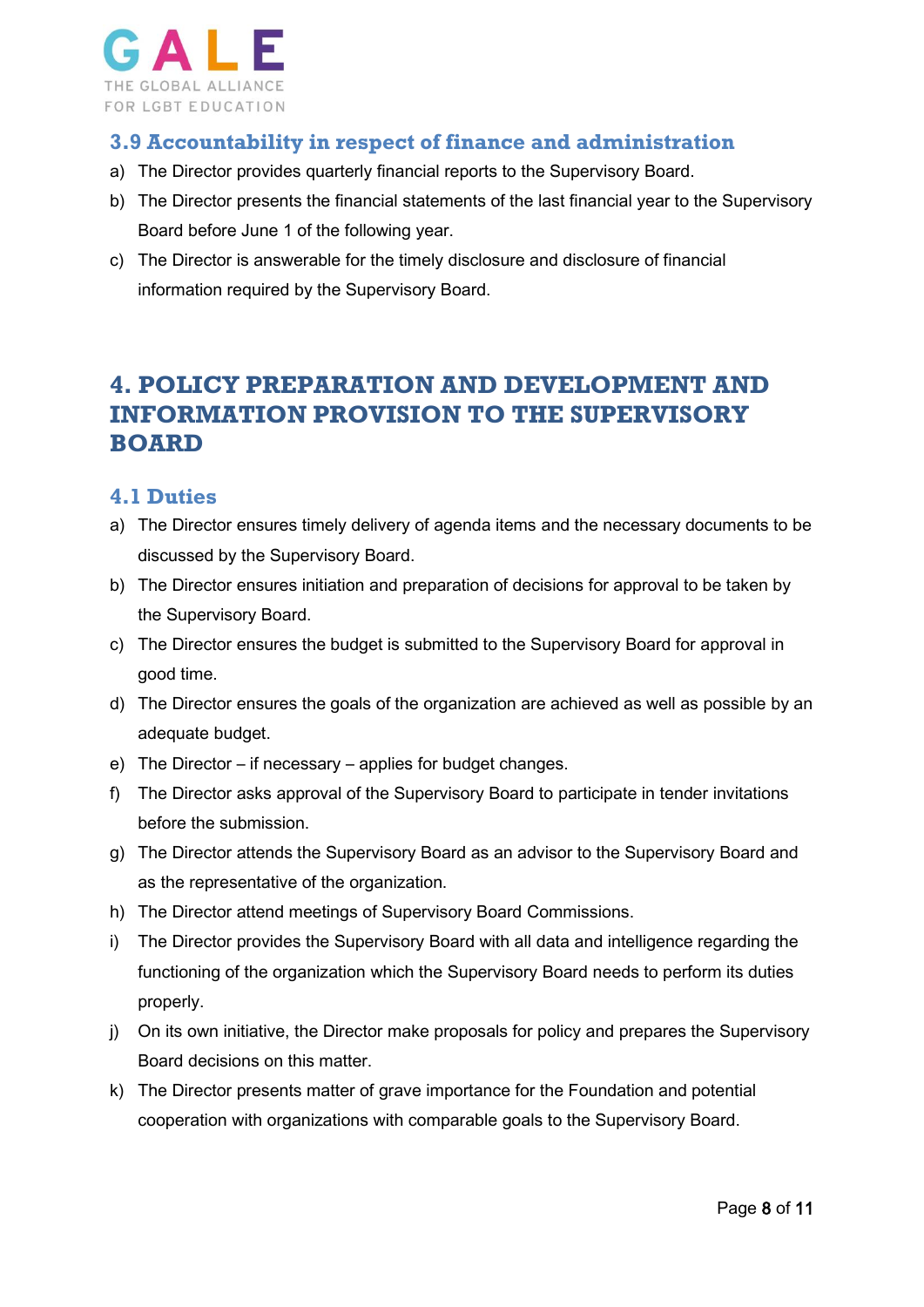

## <span id="page-8-0"></span>**4.2 Powers**

- a) The Director has the right to be heard during the Supervisory Board on all topics relating to the organization.
- b) The Director can request the Supervisory Board to convene meeting and be heard if there is an urgent reason for this. The Supervisory Board will always respond to such a request.
- c) The Director has the right to, in cooperation with the Chair of the Supervisory Board, review the functioning of the Supervisory Board and, in that regard, the relationship of the Supervisory Board with the Board of Directors; to discuss specific issues and to jointly take necessary actions.

# <span id="page-8-1"></span>**4.3 Accountability**

- a) The Director regularly informs the Supervisory Board of implemention progress of the established policy.
- b) Periodically, but at least once a year, the performance of the Board of Directors is evaluated in consultation with two Supervisory Board members.
- c) The Director is obliged to ensure timely delivery of the budget.

# <span id="page-8-2"></span>**5. EXTERNAL REPRESENTATION OF THE FOUNDATION**

## <span id="page-8-3"></span>**5.1 Duties towards external contacts**

The Director represent the Foundation externally or with a Supervisory Board and negotiates on behalf of the Foundation with government agencies and with other organizations, in accordance with the provisions of the relevant articles in the Foundation Statutes and in line with the policy of the Foundation.

## <span id="page-8-4"></span>**5.2 Powers towards external contacts**

- a) The Director is entitled to represent the Foundation on behalf of the Foundation, to represent the Foundation towards third parties and to conclude independent negotiations with a for the Foundation binding agreement, within the provisions of this Directive, Foundation Statutes and the Rules of Procedure.
- b) The Director is authorized to be represented by other staff members, except in meetings with the Supervisory Board.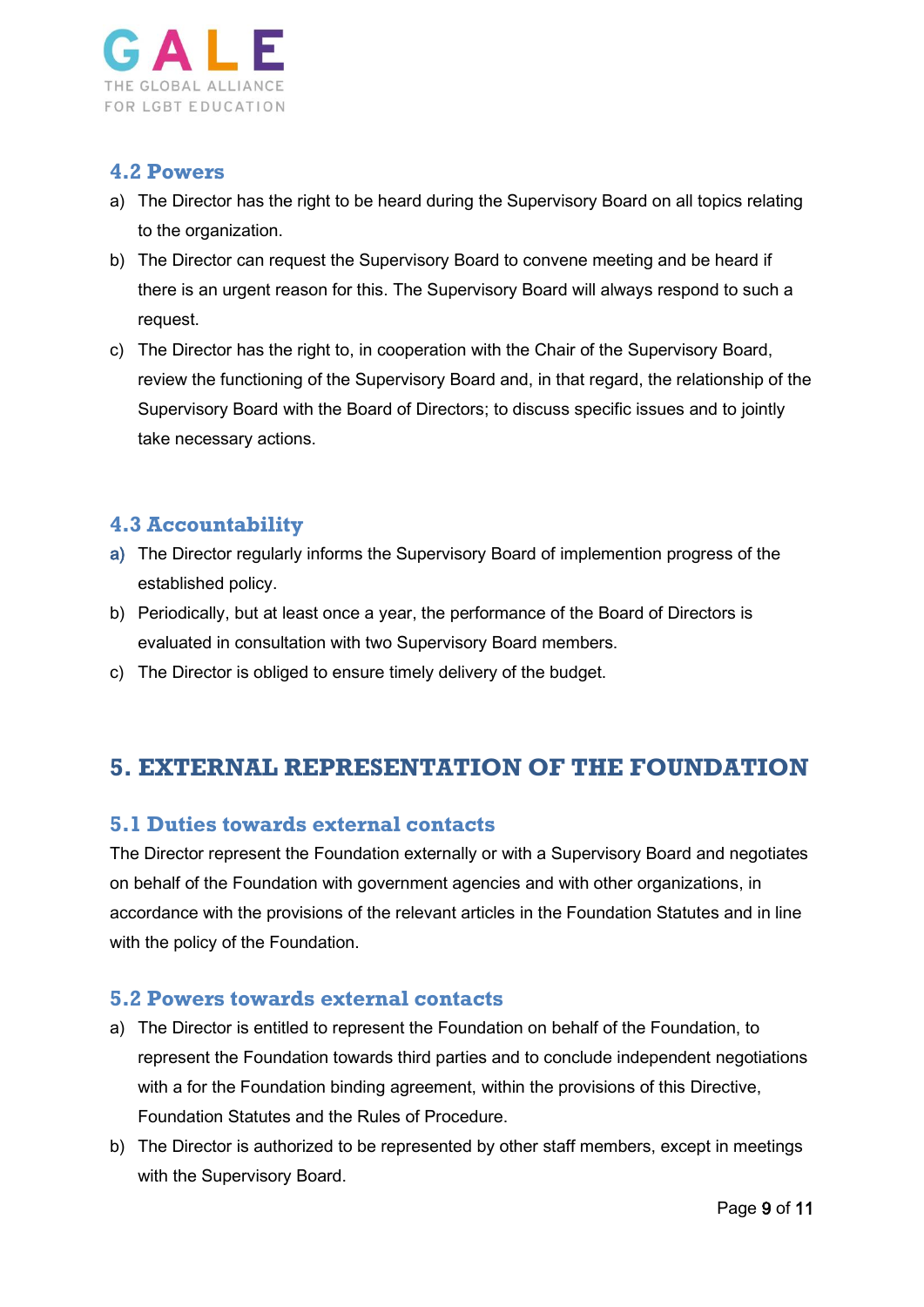

c) In the absence of the Director, the Deputy Director signs the outgoing correspondence on behalf of the Director. In the case of long-term absence, other than holiday, the Deputy Director will, in consultation with the Supervisory Board, discuss the situation that has arisen.

#### <span id="page-9-0"></span>**5.3 Accountability towards external contacts**

The Director informs the Supervisory Board of the discussions and agreements entered into which bind the Foundation at the next Supervisory Board meeting.

## <span id="page-9-1"></span>**5.4 Duties concering publicity**

- a) The Director provides an overview and coordinates the publicity necessary or desirable for the implementation of activities by the organization, both in the active sense and responding to media agencies.
- b) The Director is responsible for building and maintaining a positive image of the Foundation.
- c) In case of calamities within the organization, the Director informs the Supervisory Board before the media are informed.
- d) The Director is the spokesperson of the work organization and the Foundation. For matters concernng the Supervisory Board, the Chair of the Supervisory Board is the spokesperson. The Director may delegate media contacts to employees, depending on the subject.

## <span id="page-9-2"></span>**5.5 Powers concerning publicity**

The Director has the right to maintain all contacts with the media and to make statements on behalf of the Foundation, or to make written statements about the Foundation's position, except in cases where the Supervisory Board is in possession of this power itself.

## <span id="page-9-3"></span>**5.6 Accountability publicity**

The Director informs the Supervisory Board at least once a quarter or incidentally, on its own initiative or on request, of his contacts with the media and motivates his position.